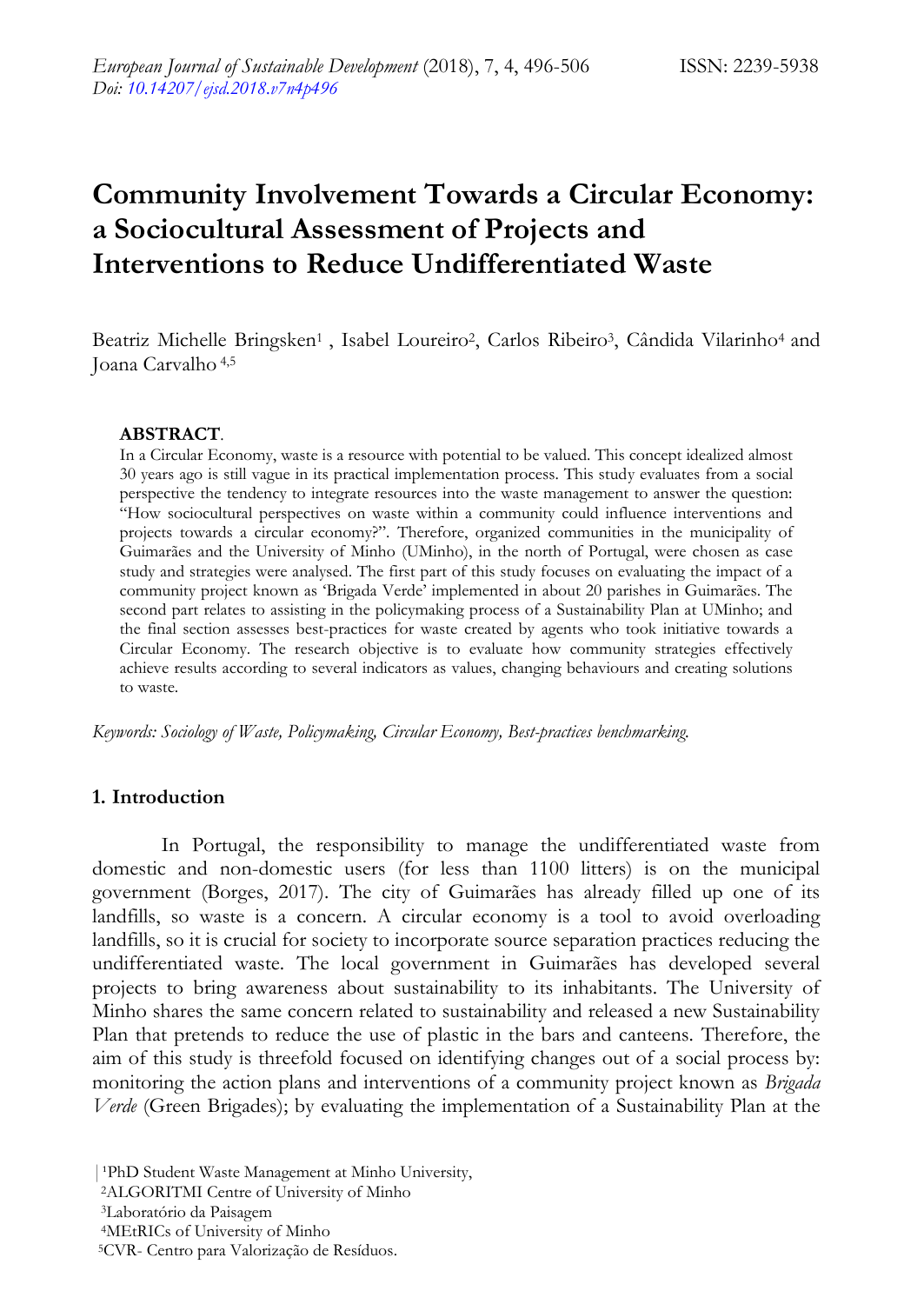University of Minho and lastly by categorizing best-practices in a transitional process towards a Circular Economy.

Initially it is important to understand the historical drivers that influenced the sociocultural context of Guimarães, a city which has a concentrated industrial sector, attracts tourists because of the *UNESCO World Heritage and receives thousands of students at the University of Minho*. Guimarães is known for its industrious area for leather and textile, but those industrial activities damaged the environment, mainly the water resources (Alves, 2002). According to the researcher Elizabeth Pinto (2012), there has been a long history of spreading unhealthiness in Guimarães and what used to be a social and financial concern, became today an environmental problem (p. 13). Regarding the municipal waste, until 2004 the source separation of residues from the local industry was almost nonexistent, there was little environmental concern. In 2012, Guimarães was recognized as European Capital of Culture. Urban renewal and new cultural spaces were the goals of this event that crucially changed the image of the city. To measure the impact of that project, several citizens were informally interviewed, and the impressions were published in June 2013 on the report "Guimarães 2012 Capital Europeia da Cultura *Impactos Económicos e Sociais*". Most respondents were satisfied with the changes: "Our city *is a bit cleaner after becoming the Capital of Culture, also because of the tourists that come, we have to keep it beautiful*", said one mid-age lady who lives in Guimarães.

Therefore, the current political drivers have brought an environmental concern and gave space to sustainable projects to improve the waste management in the city. Several local communities - politically known as parishes - got organized as Green Brigades to establish voluntary agreements and to care about their community. In 2017, Guimarães was recognized as one of the three most sustainable cities in Portugal; Five parishes joined the first edition of the Portuguese National Contest Eco-Freguesias XXI 2017 and Guimarães was the municipality with the highest number of parishes awarded. The city joined the contest to become the European Green Capital 2020 and ended up ranked with the 5<sup>th</sup> position being Governance Indicator ranked with the 2<sup>nd</sup> position The activities implemented for this contest were documented in several editions of the magazine ‗Guimarães Mais Verde' and used as data to select the interventions related with the Green Brigades.

The University of Minho established a good relationship with the local government in Guimarães, collaborating through a research center known as *Laboratorio da Paisagem* (LdP). UMinho was considered the first most sustainable Portuguese university for it was ranked as 48º in the UI Green Metric World University Rankings 2017. The second part of the research, focused on UMinho, because the university has a social responsibility to teach its students, the educated ones have a higher probability of becoming change makers and role models for applying the knowledge acquired. The literature review concerned the cultural context of UMinho indicated that the community is proud to be the first Portuguese university to develop a Sustainability Report Plan. When these local communities get organized to establish their shared social motivations, there is huge potential and effectiveness for achieving the goals towards a better future.

A recent study indicated that source separation of undifferentiated waste in Guimarães still needs to be improved, mainly organic residues and textile (Sepúlveda, 2017). These two materials - organic and textile - were identified as barriers and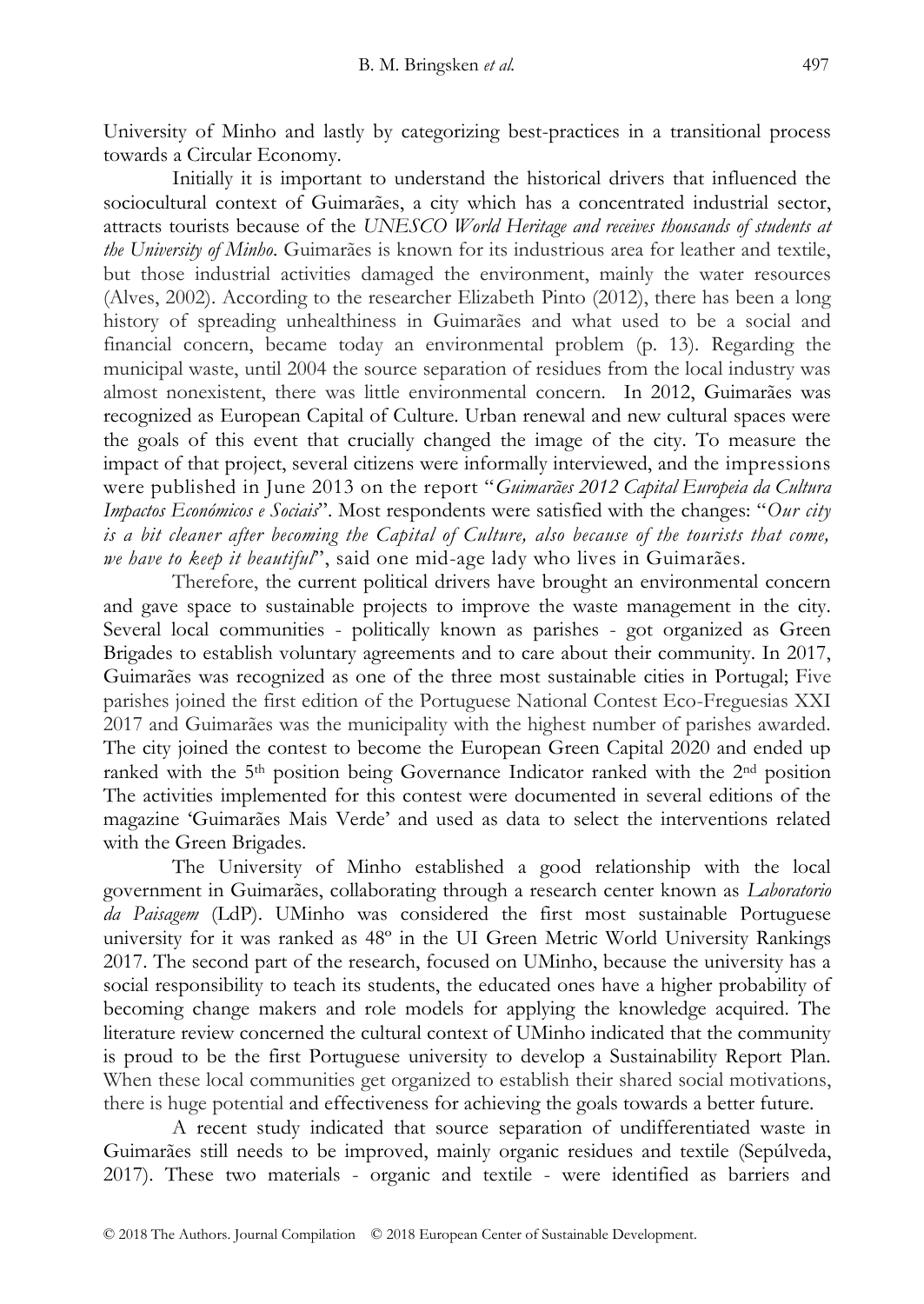opportunities for the local community to experience a Circular Economy. In the third part of this study, the impacts of good practices from individuals that inspire others to change behavior towards waste will be described. All those three cases will be studied under an integrated approach to understand how involved local communities experience the Circular Economy's concept. This study aims to evaluate sociocultural processes in three different levels of communities by performing interviews, questionnaires, focus groups, experiments and observing the implementations of action plans.

## **2. Literature Review**

There is a vast literature on the Sociology of Waste as well as on Circular Economy, but few of those papers reviewed have those two concepts intertwined. The common topic concerns were on environmental aspects such as water and pollution, or also on the Environmental Psychology area. Following those two keywords, the gap found among the analyzed academic papers concerned undifferentiated waste and its relation to the sociocultural process within a community. The research found on Circular Economy pointed out that there is still confusion whether it is a new concept or a revitalization of pre-existing ideas.

|                               | Main contribution                                                                                                                                              | Diverging point                                               | References                           |
|-------------------------------|----------------------------------------------------------------------------------------------------------------------------------------------------------------|---------------------------------------------------------------|--------------------------------------|
| 1                             | Sociological Reflections on Governing<br>Waste.                                                                                                                | Only focused in<br>Ireland.                                   | Honor Fagan (2003)                   |
| $\mathfrak{D}_{\mathfrak{p}}$ | Sociological Approaches to Waste as a<br>Problem: Environmental<br>Social<br>Burden, Race, Class, and Place.                                                   | Social impact from<br>waste facilities.                       | Elizabeth Roby (2014)                |
| 3                             | Theoretical Approach<br>the<br>to<br>Collaborative<br>Environmental<br>Activities: Household Waste Disposal<br>towards Environmentally Friendly<br>Daily Life. | Only focused<br>in<br>Finland.                                | Shino Koda (2012)                    |
| $\overline{4}$                | Pro-environmental behavior from a<br>Social Cognitive Theory Perspective.                                                                                      | Focused<br>the<br><sub>on</sub><br>individual<br>agent/actor. | Dian R. Sawitri (2015)               |
| 5                             | Conceptualizing the circular economy:<br>An analysis of 114 definitions.                                                                                       | Theoretical<br>approach of CE.                                | Julian Kirchherr (2017)              |
| 6                             | Improving regional waste management<br>using the circular economy as an<br>epistemic object.                                                                   | Only focused on<br>perspectives of CE.                        | <b>Joacim</b><br>Rosenlund<br>(2017) |

**Table 1.** Summary of literature review

One of the reasons why the concepts related to Sociology of Waste and its sociocultural impact are not intertwined with the Circular Economy might be because the focus on the CE has been more on the economic and environmental concerns. Behaviours towards waste or sustainability have been studied regarding the individual level or related to a specific country, but there are many levels as family and community that were not found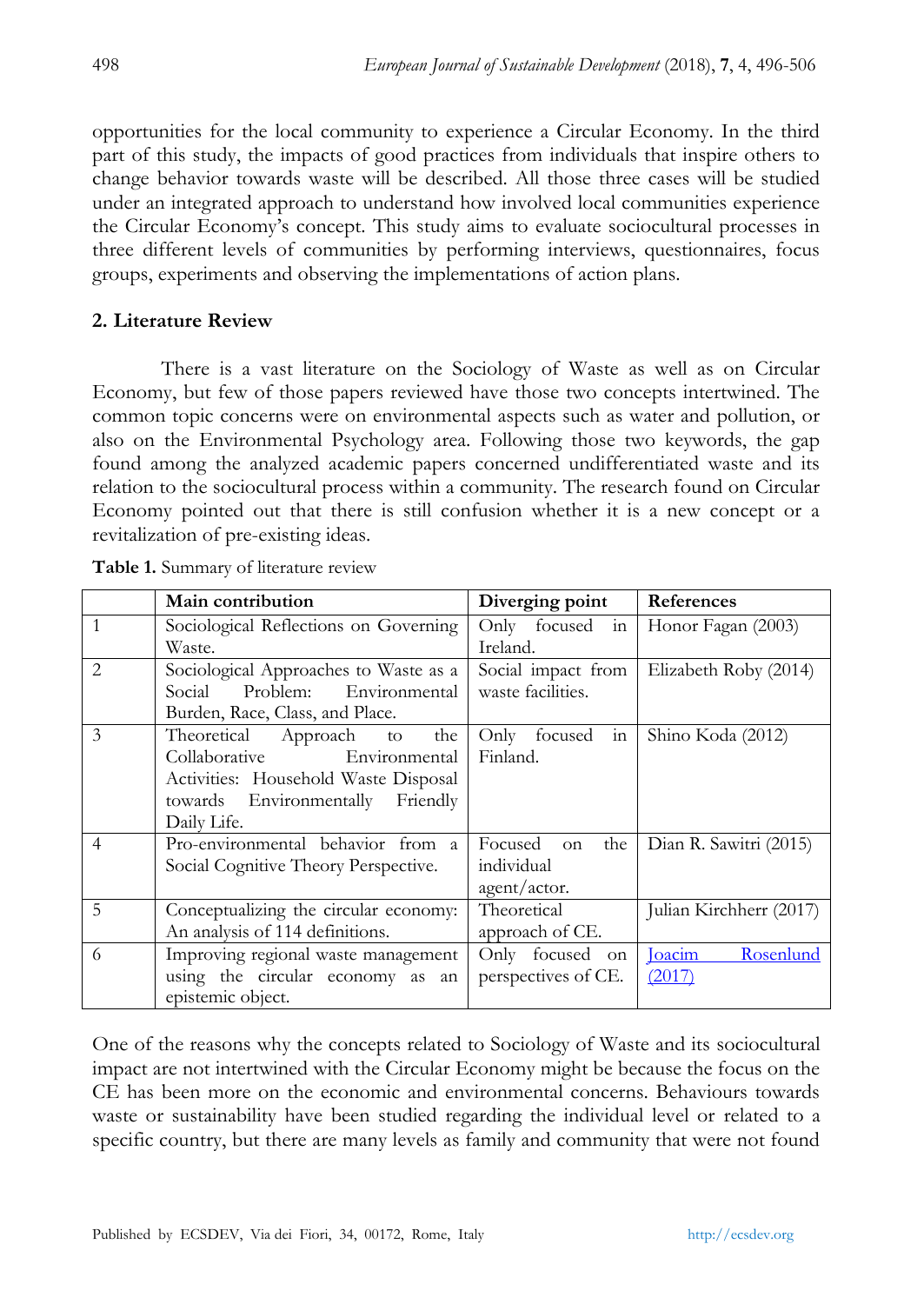in the literature reviewed. Therefore, the classical Social Theories that were selected to support this research on Circular Economy were incorporated on this review.

| Theory                                                        | Definition                                                                                                                                                                      | Scope<br>and<br>Application                                                                                                              | Usages of the model                                                                                                                                                                                            |
|---------------------------------------------------------------|---------------------------------------------------------------------------------------------------------------------------------------------------------------------------------|------------------------------------------------------------------------------------------------------------------------------------------|----------------------------------------------------------------------------------------------------------------------------------------------------------------------------------------------------------------|
|                                                               |                                                                                                                                                                                 |                                                                                                                                          |                                                                                                                                                                                                                |
| of<br>Theory<br>Planned<br><b>Behaviour</b><br>(Ajzen, 1985). | Theory of planned<br>behavior is determined<br>intention<br>$\mathbf{b}$ v<br>to<br>perform / attitude or<br>perceived<br>behavioral<br>/subjective<br>control<br>norm.         | Disease prevention<br>behavior,<br>birth<br>control<br>behavior,<br>consumption<br>prediction, whether<br>to wear a seat belt or<br>not. | Provides<br>instructions<br>for<br>designing<br>questionnaires<br>(attitude/value<br>rating<br>scales).<br>Provides information<br>on<br>development<br>of<br>communication strategies/<br>evaluation studies. |
| Social<br>cognitive<br>theory<br>(Bandura, 2001).             | Explains how people<br>/maintain<br>acquire<br>certain<br>behavioural<br>patterns, with factors<br>as environment and<br>people.                                                | Relevant<br>for<br>health<br>designing<br>education and health<br>behavior programs.                                                     | SCT provides a framework<br>for designing, implementing<br>and evaluating programs;<br>Provides the<br>basis<br>for<br>intervention<br>strategies.                                                             |
| Observational<br>learning<br>(Bandura, 2001).                 | Occurs when a person<br>the<br>actions<br>watches<br>and<br>of<br>outcomes<br>and<br>another<br>one;<br>receives<br>a<br>reinforcement<br>/capability to perform<br>a behavior. | Relevant<br>for<br>ethnocultural<br>studies.                                                                                             | Provides<br>credible<br>role<br>models of the targeted<br>behaviour and the skills to<br>perform it.<br>Basis for Focus Group and<br>anthropological studies.                                                  |
| Groupthink<br>(Irving, 1982)                                  | cohesive<br>highly<br>A<br>group, isolated from<br>contrary opinions, and<br>ruled by a leader who<br>is too confident and<br>ignores<br>contingency<br>plans.                  | Interesting<br>for<br>decision<br>making<br>and<br>processes<br>governance.                                                              | Provides tools to recognize<br>the dangers of groupthink:<br>discussion; initial<br>limits<br>solution is never restudied;<br>any experts opinion; highly<br>selective<br>gathering<br>in<br>information.      |
| <b>Network</b><br>theory (Mouge,<br>$2003$ ).                 | Focuses<br>on:<br>relationships between<br>people, feelings<br>and<br>exchange<br>of<br>the<br>information,<br>goods<br>and money.                                              | Used<br>study<br>to<br>organizational<br>phenomena, control<br>information,<br>over<br>communication and<br>influences.                  | By mapping relationships<br>emergent<br>and<br>patterns,<br>the<br>uncovers<br>communication<br>patterns<br>and structures. Basis<br>for<br>Interviews and surveys.                                            |

**Table 2.** Social Theories related to Circular Economy

It is well known that education campaigns regarding environment are very effective at schools, the younger the child the better. However, there is another factor of influence that is not so obvious: a school is a community. It means that there are variables as role models and peer pressure, influencing or controlling behaviors, that are determining the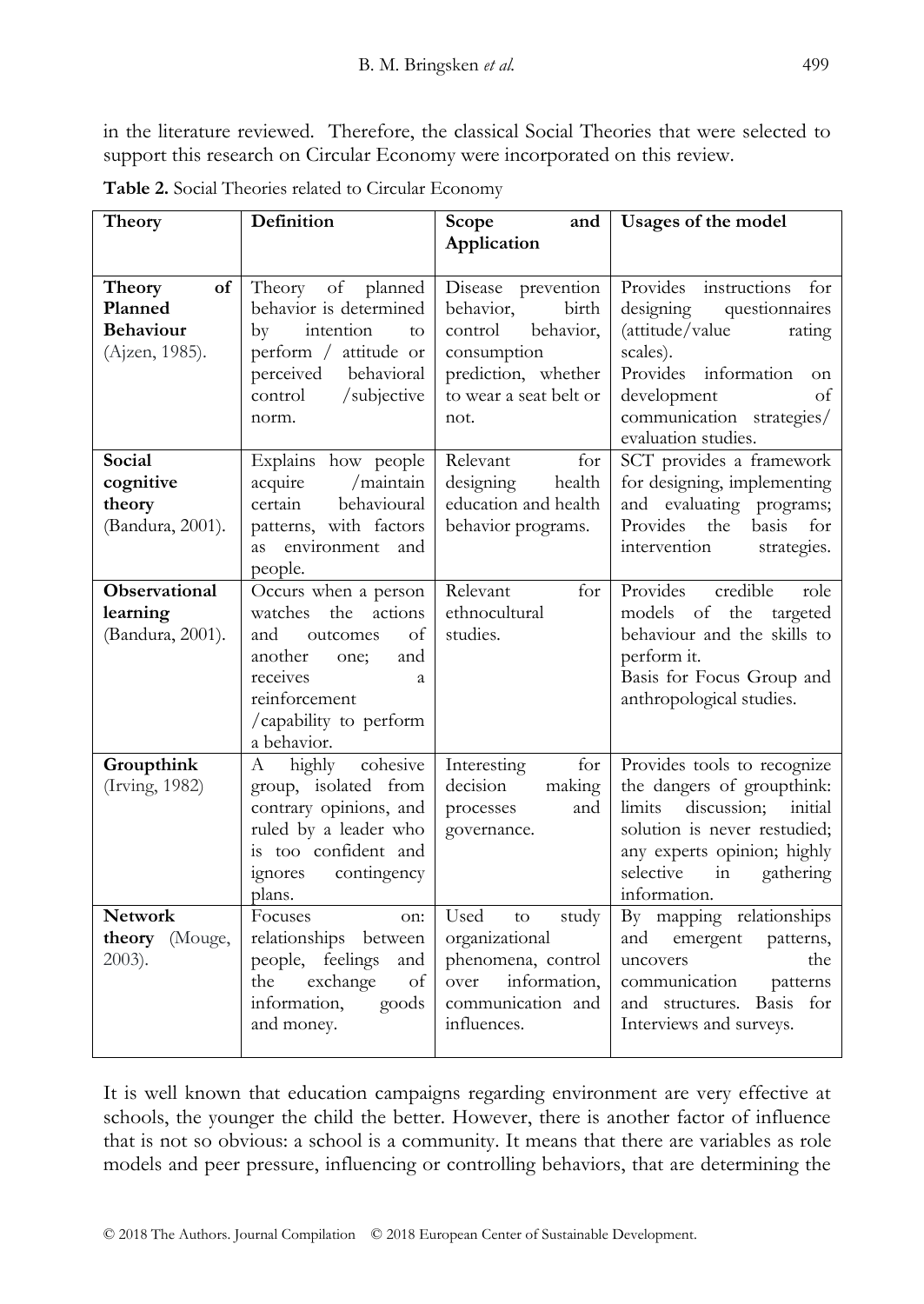social environment and triggering behavior change. A community is a dynamic involving organism influenced by a groupthink aspect given by the impression that a specific group is the dominant one because of power or number of members. Outside of a limited physical space like a school, university or neighborhood, it is the media who gives us the impression of what the dominant group must focus on.

A community is also a nurturing space to gather data from observational learning and its impact on source separation practices. Social cognitive theory and Theory of Planned Behaviour are necessary to develop a strategy aligned to the community targeted; The network theory facilitates the monitoring activities. Engaging, involving, exemplifying, leading by example, encouraging and enabling, all those actions are determined by sociocultural factors that influence interventions and projects.

#### **2.1 Research question and research objectives**

The main research question is: "How sociocultural perspectives on waste within a community could influence interventions and projects towards a circular economy?". This study has three folded specific objectives based on different cases: Green Brigade, University of Minho and the emerging strategies out of those two mentioned communities towards Circular Economy.

1) "What triggers a community to mobilize themselves as Green Brigade acting towards a shared common goal?". This first research objective is focused on the **mobilization** of community-based organizations (CBOs) as the Green Brigades, which is an eco-activism involving 20 out of the 48 parishes in Guimarães. Monitoring the impact of activities and mobilization campaigns requires indicators to measure the objectives planned and achieved on waste separation. To define indicators is necessary to know better the characteristics of the communities, they could be driven by different motivations, such as cleaning up their neighborhood or earning an income from solid waste. A strong sense of community often helps to stimulate participation, but community members play different roles and present different levels of involvement. Some communities are also documenting their actions on websites, as for instance the Lapinha-Vizela [\(lapinhavizela.wordpress.com/\)](https://lapinhavizela.wordpress.com/).

The data presented about Green Brigades in Guimarães was collected on March 24, 2018, during a conference at the research center Laboratorio da Paisagem. The representative of the Brigada Verde (BV) from Caldelas parish, José Fonseca, believes that the best way to reach the adults is by teaching children at schools. He explained that the community holds a joint meeting to write the plan of action on how to involve associations of the parish. The main values that the BV in Caldelas wants to communicate are consistency, continuity of purpose and resilience. The main interest is to bring together people that care about the environment, independent if they want to join the organization or not.

In 2017, Guimarães was recognized as the municipality with the most awarded eco-parishes at national level, in the same contest, the parish of Fermentões was ranked as the 5th best one (Gomes, 2017). Another case is the Green Brigade from Creixomil parish, which has only one year of existence, but already receives support from the local government to enforce the rehabilitation of forests and accomplish other small actions. The support from the environmental research center *Laboratorio da Paisagem*, located in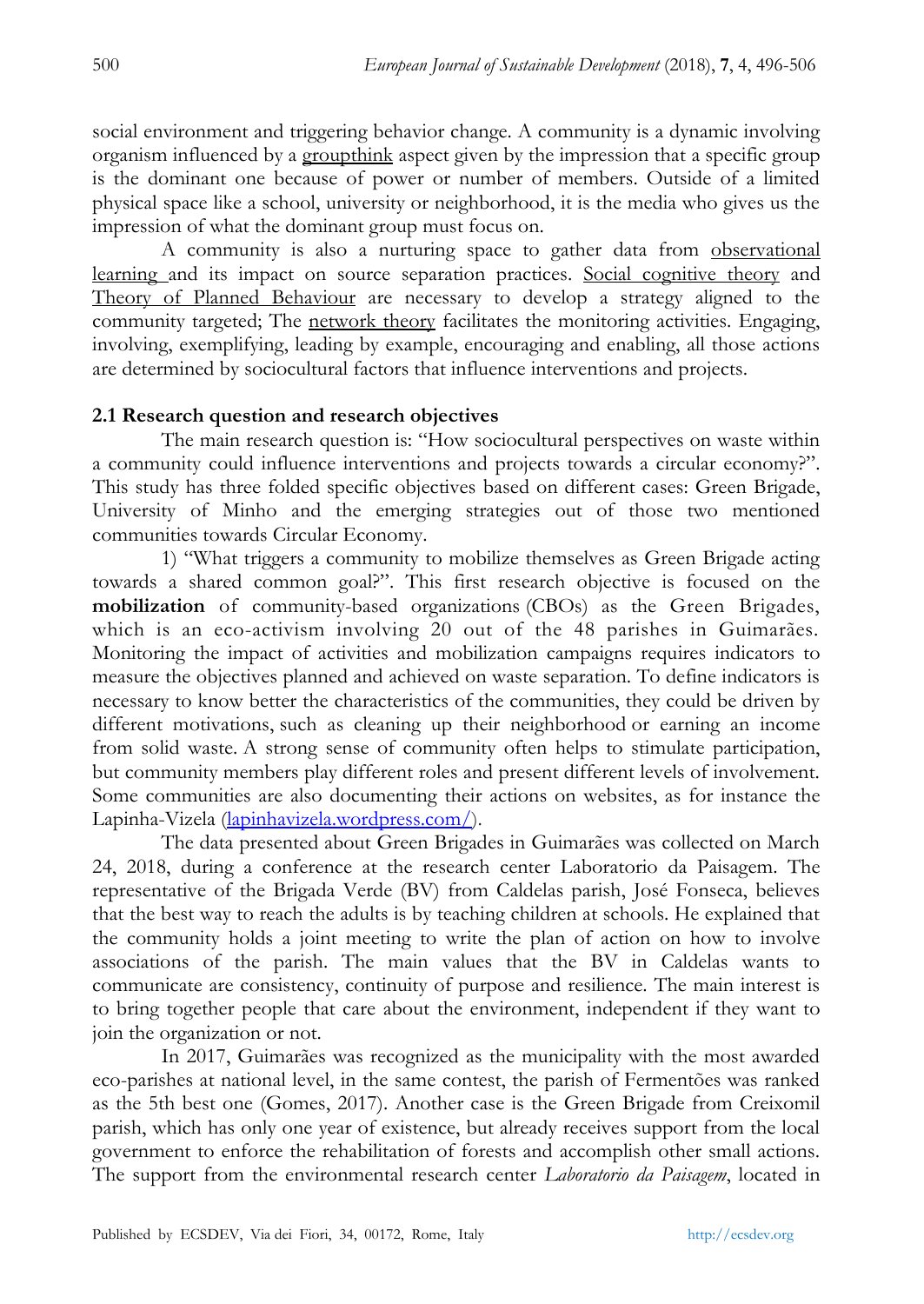Creixomil, is an important part of the success of this recently organized group. Regarding selective waste collection, there is a lack of good practices and they are aware that it takes time to change, but they do not want to "give up the fight". One of the main activities is to challenge children to be environmental defenders.

There is a discussion among the brigades about the possibility of joining forces with other parishes since 100 people together would have greater impact than twice 50 divided into two parishes. A real concern is the new way of life in which people are more isolated and less involved with their surroundings. The non-members refuse to get involved believing that they act accordingly well by themselves. There are about 20 green brigades with more than 2000 agents, but this research will focus on monitoring 3 interventions and 3 projects related to the selective waste.

2) "What are the communication patterns or structures when shared responsibility on waste is perceived by different stakeholders and actors at the University of Minho?‖. The second research objective focuses on the perceived **shared responsibilities** while implementing actions. After analyzing communities in neighborhoods, it was interesting to search for another level of community involvement, it could have been industry, commerce or restaurants. The reason why UMinho's community was chosen is that academic knowledge plays a direct role in society and carries a social responsibility. It would be necessary to understand how the agents from this academic space perceive their responsibility on waste. The SASUM (*Serviços Ação Social*) and the Management Council are two committees sharing the responsibilities for sustainability plans inside UMinho, but this fact causes confusion to determine accountability. Institutional fragmentation in waste management makes it harder to move forward and leads to a different course from the Circular Economy concepts. However, this could be prevented by asking for authority and responsibility clarifications while designing a tool as the Responsibility Assignment Matrix (RAM).

Responsibility is a practical issue. For instance, there is a fine line distinguishing who is responsible to prevent that bars inside the *campi* offer or not plastic cups to their client. Should it be consumers, the Board of Managing Directors or each bar should be free to decide based on their infrastructure? For this research objective, the selected indicators will point towards accountability and alignment of values. In 2004, students of Communication Studies decided to launch a campaign to reduce organic waste from the restaurants and canteens at UMinho, known as the movement "Menos olhos do que barriga" (smaller eyes than stomach), it was a very successful intervention with posters and personal approach. This is an example that students can also take responsibility and be involved to develop actions regarding waste.

To collect data about the decision-making process and stakeholders for this second research objective, it would request a closer involvement with regulations and projects on sustainability at UMinho. Therefore, on the 15<sup>th</sup> of March 2018, during a meeting at SASUM, it was established that the researcher of this paper would collaborate with UMinho regarding communication strategies for sustainability. After the second meeting at SASUM, on the 4th of April, it was suggested to collect data about food waste from the restaurant kitchen to develop a course material for capacity on reducing waste. It was a great opportunity to talk with the employees at the canteen and bars while putting in practice the observational learning process. Besides getting involved with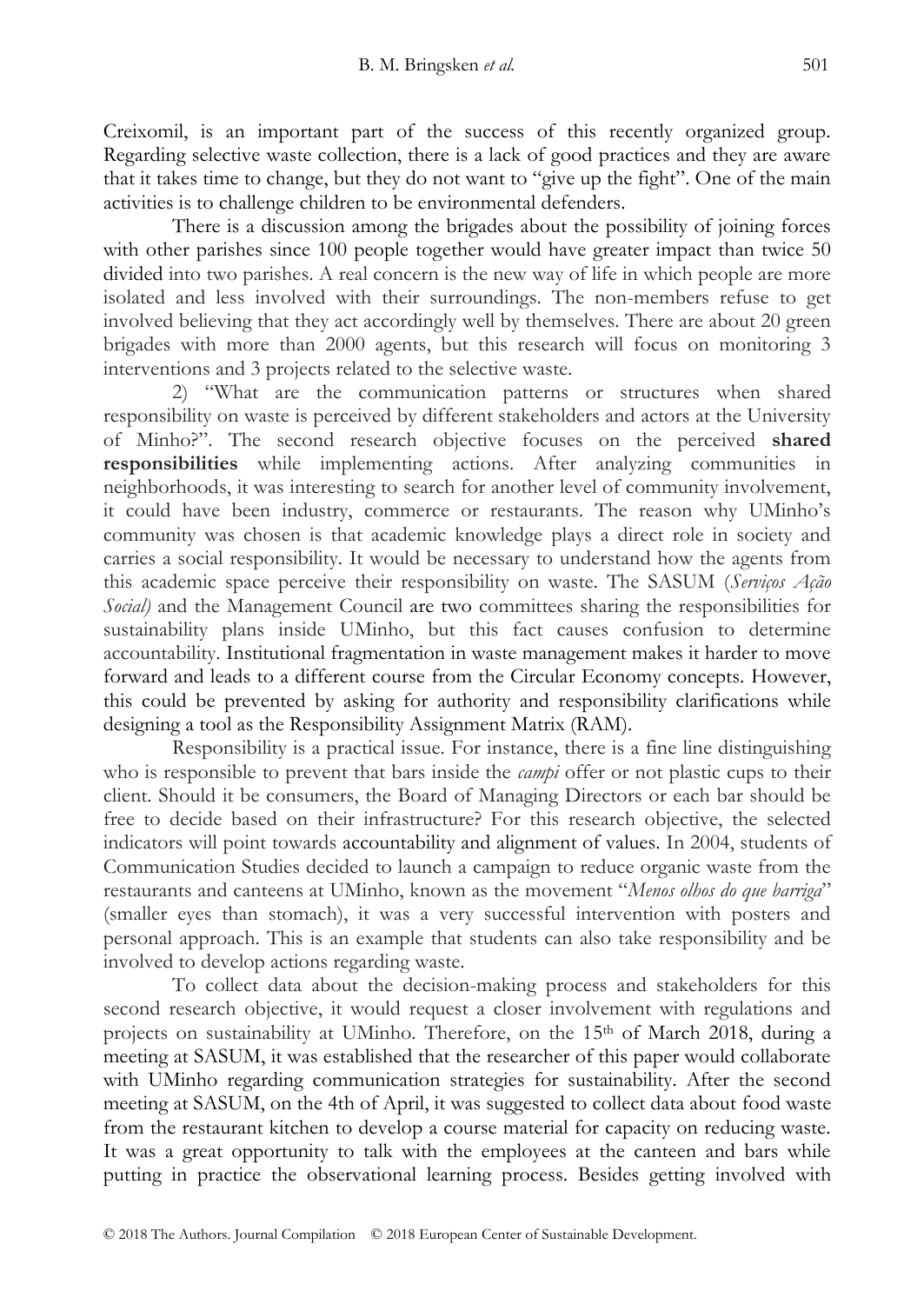policymaking and implementations on the Sustainability department, the researcher will also cooperate with the Communication department by suggesting articles to be published on the university's newspaper, as well as organizing clean-up interventions, pilot experiments with innovations and events focused on waste concerns.

3) "What are the best practices with social impact of grassroots movements that close loops on resources and lead to a Circular Economy?". Third specific objective is to analyse **best practices with social impact** on grassroots movement.

The European Union has been promoting waste valorisation and recycling of materials within its member-states. In this sense, Guimarães is making progress with the PAYT (pay as you throw) system, which is a social innovation focused on the four main recyclable materials- glass, paper, plastic and metal, but not on the organic and textile waste. Even materials as gums and cigarette butts received attention and two innovative projects known as Papa-chicletes (gums containers) and EcoPontas (cigarette butts containers) were implemented in the main areas of the city since 2016. So, that is why the two initiatives selected for this research objective involves textile and organic waste. In this preliminary study two grassroots movements were identified:

(1) Quinta Vedeiros is a small farm located about 300 meters away from the campus of UMinho in Guimarães. Nuno Oliveira is responsible for the organic farming, and for several months he has been collecting per week about 20 kilos of coffee grounds from the bars of the university for composting. The valorisation of what would be considered waste closes the loop for this resource. This is a very promising movement since composting in urban areas has a huge potential for promoting urban agriculture. Besides that, the local government grants small areas of community gardens to families with low income to practice urban agriculture. However, there is no organized selective collection of coffee grounds in the bars and restaurants of Guimarães, while it could close the loop for resources to composting. When the organic waste ends up in the landfill, it releases greenhouse gas emissions (methane), while if it was properly sorted out the organic material could increase the rates of composting material produced. In Guimarães, the organic material represents 36.42% of the undifferentiated waste collected by the municipality (Sepúlveda, 2017).

(2) Guimarães has a strong textile industry and a high number of tailoring shops. Due to the large textile industry, it reaches on average 5.32% of clothing material out of the total composition of undifferentiated waste collected by the municipal waste management (Sepúlveda, 2017). However, this number increases if considering specific collection areas (circuit 3B) near the textile industry, where this percentage reaches 27% of textile collected with the undifferentiated waste. However, a garment collecting campaign launched in 2013 by the international company H&M has changed the waste destination of several tailoring shops in Guimarães. This top-down intervention is very successful in Guimarães where several clients drop off their old clothes at the tailoring shops, then the dressmakers donate it to H&M stores.

## **3. Methodology**

Monitoring indicators are used to evaluate the effectiveness of strategies, they need to be linked with results and actions under each strategy to be identified, as well as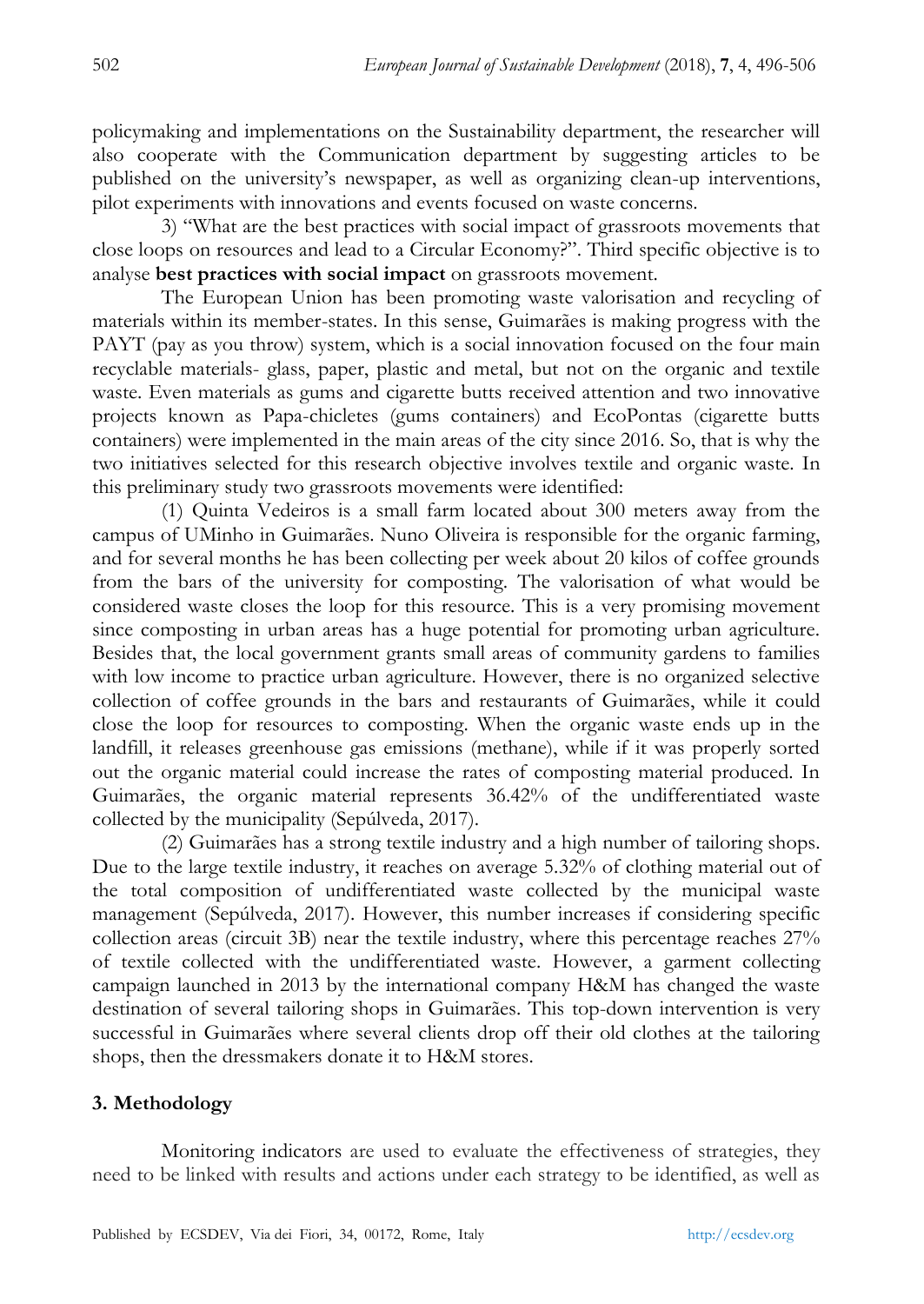specific objectives and impacts of implemented activities. It helps to ensure integration or to test acceptance of policies and innovation. Indicators can only reduce uncertainty on the monitoring process when it is based on good data, achieved targets and when it takes sociocultural values into account. In this case, indicators will reflect social contexts and could turn information into knowledge. These are the 3 sets of indicators selected based on preliminary study for each research objective:

1. Indicators to be used to evaluate and monitor the Green Brigades: selection of actions, littering/cleaning the environment, citizen involvement or participation, influencing actors, level of public participation, community integration, barriers and attitudes, habits and motivations, key behaviours for great effects, civic pride of the city/parish, social pressure and interactions.

2. In the second objective, the indicators could assist in policymaking: proactive policy, strategic framework, role as stakeholders, governance, commitment to sustainability / waste as priority, undifferentiated waste intensity, resource management and recycling, distance of the deposit bin, pride of the image of the university, paying attention and listening to the ones affected by the policy.

3. The indicators to be used to develop a performance assessment of best practices on social business initiatives are the ones aligned with a circular economy: collaboration, innovation, social business, creativity, financial and human resources, life cycle thinking, consumption habits and effort time consumption of the new activity.

## **4. Description of Tasks Timeline and Methods**

| 2 years April 2018-2020 |                                                                                                                                                                                                                                                                                                                                                                                                                                                                                                                     |             |           |
|-------------------------|---------------------------------------------------------------------------------------------------------------------------------------------------------------------------------------------------------------------------------------------------------------------------------------------------------------------------------------------------------------------------------------------------------------------------------------------------------------------------------------------------------------------|-------------|-----------|
|                         | What will be done                                                                                                                                                                                                                                                                                                                                                                                                                                                                                                   | How<br>Long | Due date  |
| 1.                      | Collect data!<br>. Identify main actors directly or indirectly related to the selected<br>activities:<br>Design focus groups, interviews and questionnaires;<br>. Use the SMART method to evaluate efficiency of initiatives;<br>. Analyze frameworks and policies, Communication plans and<br>Conducted status meeting.                                                                                                                                                                                            | 6 months    | Oct. 2018 |
| 2.                      | Content research!<br>. Monitor systematic gathering and analyze information that will<br>measure progress on an aspect of the project;<br>help<br>. Gathering data through internal reporting, continuous check of<br>status quo, analysis of deviations;<br>. UMinho: Mapping and situation analysis of waste separation,<br>initiatives working on reducing waste flows;<br>. Questionnaires approved and done; interviews and focus<br>groups prepared test and data collection. Quantify and qualify<br>impact. | 4 months    | Jan. 2019 |

**Table 3.** Indicative timelines for expected results to be achieved.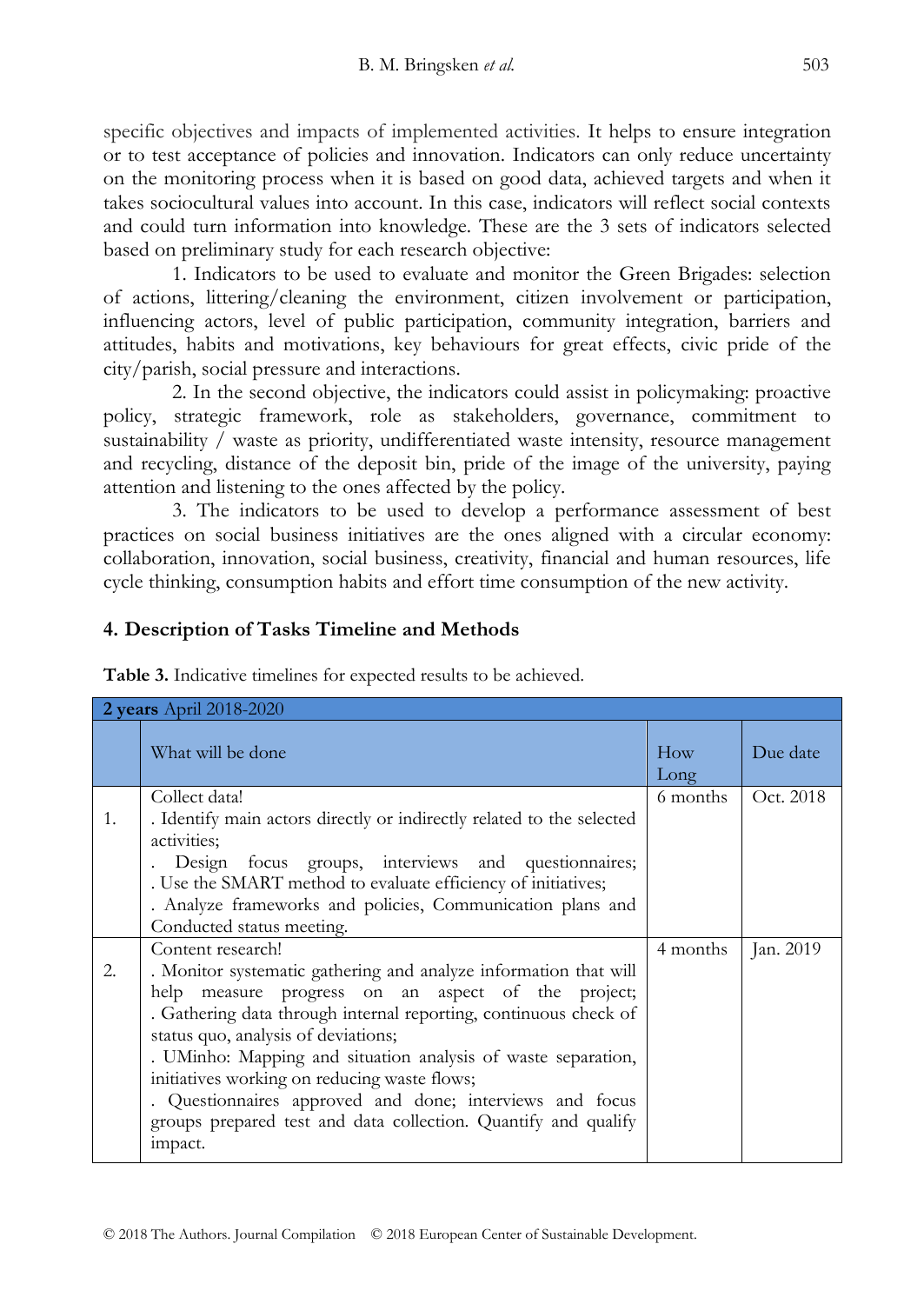| 3. | Assessing performance!<br>. Create a Responsibility Assignment Matrix (RAM)<br>. Pilot-tests for reception of policies.<br>. Ensure integration of practices.                                                                                                                              | 4 months | May 2019       |
|----|--------------------------------------------------------------------------------------------------------------------------------------------------------------------------------------------------------------------------------------------------------------------------------------------|----------|----------------|
| 4. | Evaluate data!<br>. Data analysis: determine the variables and their relationships,<br>calculate basic statistics, and present results clearly, including<br>how to deal with missing data, variable groups, and graphs.                                                                   | 3 months | August<br>2019 |
| 5. | Interpret data!<br>. Write a thesis that will assist in policymaking and will evaluate<br>actions and practices.                                                                                                                                                                           | 6 months | Fev. 2020      |
| 6. | The final scope of these tasks is to write a scientific article for<br>publication in journals (at least 4 articles will be published<br>throughout the project), to have participation in Scientific<br>Conferences for and consequent publication of articles in Book<br>of Proceedings. | 6 months | April 2020     |
|    |                                                                                                                                                                                                                                                                                            |          |                |

**Table 4.** Summarized Research Methods

| Research Steps / Research   Data Collection Methods |                                                   | Data<br>Analysis          |
|-----------------------------------------------------|---------------------------------------------------|---------------------------|
| questions                                           |                                                   | Method                    |
| What triggers a community                           | Semi-structured<br>and<br>written<br>$\mathbf{L}$ | Situational analysis and  |
| to mobilize themselves as                           | interviews with agents actively working           | analysis<br>content<br>to |
| Brigade<br>acting<br>Green                          | in the selected interventions<br>and              | extract indicators and    |
| towards a shared common                             | projects.                                         | keywords.                 |
| goal?                                               | . Documents and media material                    |                           |
|                                                     | related to strategic planning.                    |                           |
|                                                     | . Design thinking.                                |                           |
| What are the communication                          | . Observational learning and pilot                | SMART methods to          |
| patterns or structures when                         | experiments.                                      | build the structure of    |
| shared<br>responsibility<br>on                      | . Desk research on policies.                      | data collected.           |
| waste is perceived<br>$\mathbf{b}$                  | . Delphi methods with stakeholders in             |                           |
| different stakeholders<br>and                       | order revise their previous answers               |                           |
| actors at the University of                         | confronted with the other members of              |                           |
| Minho?                                              | the panel.                                        |                           |
| What are the best practices                         | . Triangulation to investigate<br>the             | Thematic analysis to      |
| with<br>social<br>impact<br>of                      | opportunities for a closed loop and its           | pinpoint the patterns.    |
| grassroots movements that                           | social<br>impacts.                                | The<br>agents<br>create   |
| close loops on resources and lead                   | . Modelling and optimization of                   | changes and the thesis    |
| to a Circular Economy?                              | decisions.                                        | tells the story!          |

# **Conclusions**

One of the factors why environmental awareness campaigns are very effective at schools is because of the community aspect, considering variables as peer pressure to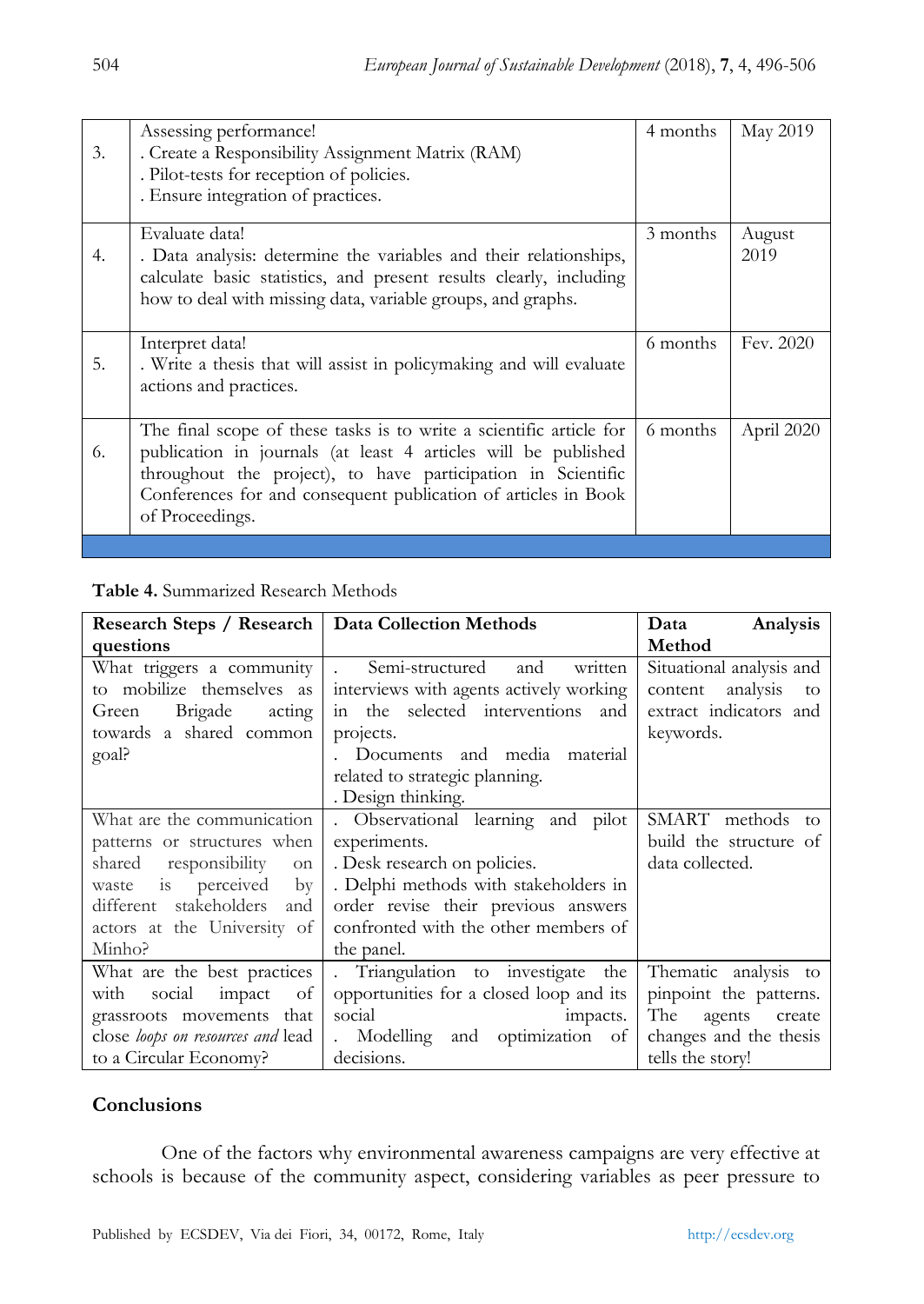influence and to determine the social values triggering behaviour change. When people feel watched because of an environmental campaign, they tend to change behaviour. A community is a dynamic involving organism influenced by a groupthink aspect as power of the dominant ones as well as the size of the group (members). The limited physical spaces of this research will be a university and neighbourhoods; nurturing spaces to gather data, to identify source separation practices and to analyse decision-making regulations.

 Actions as engaging communities, involving people, leading by example, encouraging and enabling are determined by sociocultural factors that influence interventions and projects. People with negative perspectives on their communities make in general bad choices, while if there is trust and concern about the community, the tendency is to make better environmental choices. The smaller the group (6 to 5 people) the more pro-social actions individuals will have, because of a correlation when others get to know your actions, you will pay more attention on your actions. The more anonymous shared responsibility, the higher the chance of making negative choices and actions. The bigger the group, the higher tendency to put the responsibility on someone else.

#### **References**

- AGYEMAN, A. Kollmuss, J. (2002). Mind the Gap: why do people act environmentally and what are the barriers to pro-environmental behavior? Environmental Education Research, 8 (2002), pp. 239- 260.
- AJZEN, I. (1985). From intentions to actions: A theory of planned behavior. In J. Kuhl & J. Beckman (Eds.), *Action-control: From cognition to behavior* (pp. 11-39). Heidelberg: Springer.
- ALVES, Jorge Fernandes. (2002) A Indústria Têxtil do Vale do Ave. In MENDES, José Amado; FERNANDES, Isabel (Coord.) - Património e Indústria no Vale do Ave. Vilaf Nova de Famalicão: Adrave, 2002, p. 372-389.
- BANDURA, A. (2001). Social cognitive theory: An agentive perspective. *Annual Review of Psychology, 52*, 1-26.
- BECKER, E. and T. Jahn (eds) 1999 Sustainability and the Social Sciences. London: Zed Books (February 12, 2000).
- BORGES, Orlando., A. B. Albuquerque, P. L. Marcelo. (2017) Relatório Anual dos Serviços de Águas e Resíduos em Portugal (RASARP), Volume 1 – Caraterização do setor de águas e resíduos. Edição Entidade Reguladora dos Serviços de Águas e Resíduos.
- ELLEN MACARTHUR FOUNDATION (2012). Towards the Circular Economy: economic and business rationale for an accelerated transition. McKinsey / Ellen MacArthur Foundation. Retrieved from: <http://www.ellenmacarthurfoundation.org/business/report>
- GOMES, Maria Margarida de Carvalho (2017). Artigo online ECOXXI. Published on Março 27, 2017. Retrieved from: [https://ecoxxi.abae.pt/our\\_news/a-maioria-das-eco-freguesias-2017-estao-em](https://ecoxxi.abae.pt/our_news/a-maioria-das-eco-freguesias-2017-estao-em-municipios-ecoxxi/)[municipios-ecoxxi/](https://ecoxxi.abae.pt/our_news/a-maioria-das-eco-freguesias-2017-estao-em-municipios-ecoxxi/)
- GUIMARÃES, Câmara de (2012). Agenda 21 do Eixo Atlântico concelho de Guimarães. Modelo de Gestão de Resíduos. Retrieved from**:** [http://www.cm](http://www.cm-guimaraes.pt/uploads/document/file/13353/Plano_de_gest_o_de_residuos.pdf)[guimaraes.pt/uploads/document/file/13353/Plano\\_de\\_gest\\_o\\_de\\_residuos.pdf](http://www.cm-guimaraes.pt/uploads/document/file/13353/Plano_de_gest_o_de_residuos.pdf)
- GUIMARÃES MAIS VERDE, Eco-Revista. Junho 2015, nº 1. Retrieved from: [http://www.cm](http://www.cm-guimaraes.pt/frontoffice/pages/1123?news_id=2179)[guimaraes.pt/frontoffice/pages/1123?news\\_id=2179](http://www.cm-guimaraes.pt/frontoffice/pages/1123?news_id=2179)
- GUIMARÃES 2012. Capital Europeia Da Cultura Impactos Económicos e Sociais. Universidade do Minho (UM), Junho de 2013. Rui Vieira de Castro. Vice-reitor da Universidade do Minho. Retrieved from[: www.guimaraes2012-impactos.pt](http://www.guimaraes2012-impactos.pt/)
- HIREMATH, R.B., Balachandra, P., Kumar, B., Bansode, S.S. & Murali, J. (2013) Indicator-based urban sustainability—A review [online]. Energy for Sustainable Development. 17 (6), pp. 555–563